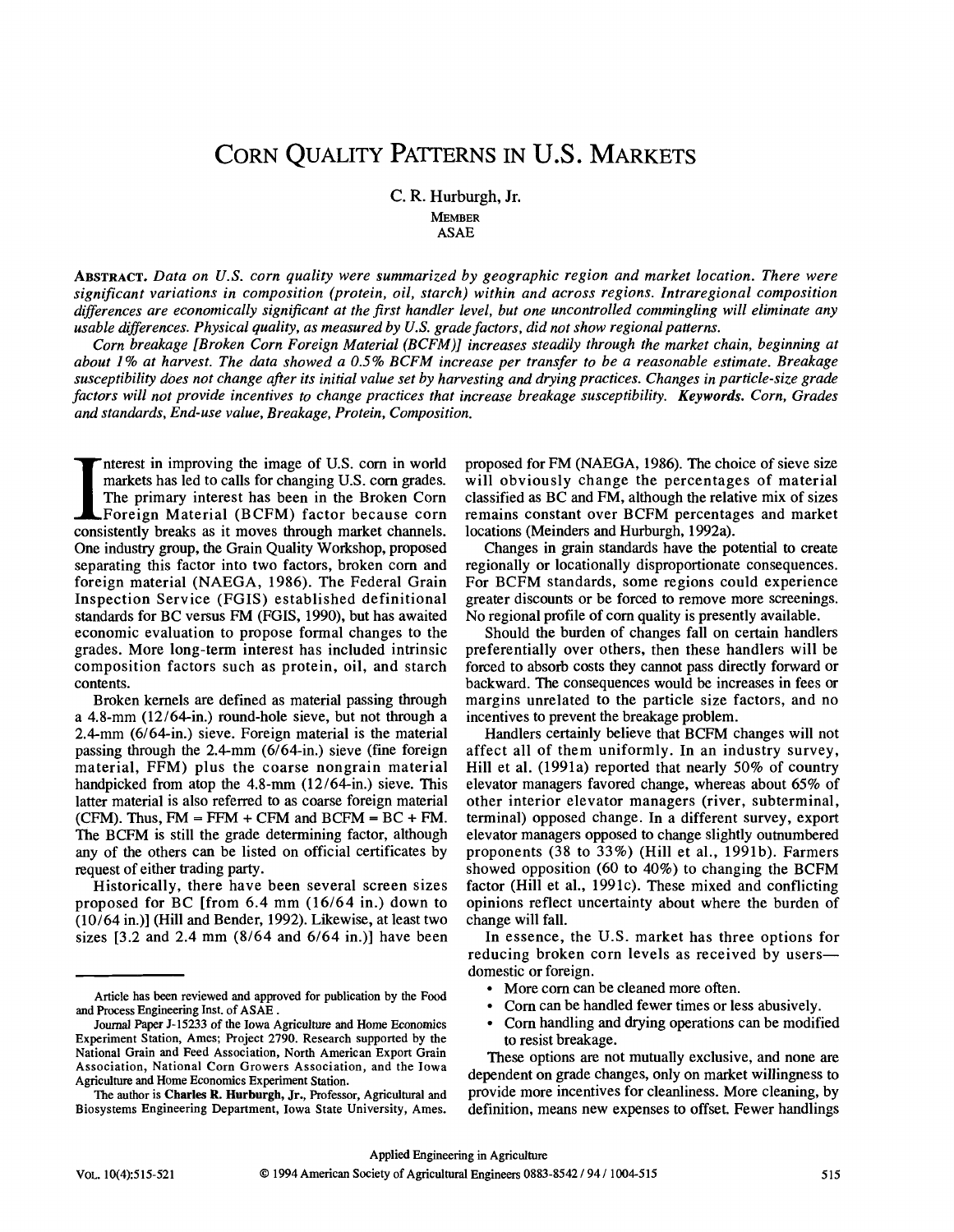are cheaper but may work against transportation economics. Breakage resistance is primarily determined by harvesting and drying—operations controlled by farmers and first-handlers.

The intrinsic composition factors are of demonstrated economic significance to end users (Hurburgh, 1990). The composition factors can be measured efficiently with nearinfrared technology (Norris and Williams, 1987; Hurburgh, 1988). Genetics and growing environment are the primary factors influencing composition, which has stimulated many recent genetic developments in "value-added grains" (Wheat and Wilson, 1991). Iowa State University routinely publishes composition data in its genetic performance trials (Zeigler, 1992), and in 1992 initiated a special performance test exclusively for corn hybrids designed for a particular end-use. As with physical factors (those in the Grades), regional variations in composition factors will affect market response to their use as pricing criteria.

Insight into market reactions can be gained by compiling 1) a regional profile of corn quality and 2) a market-locational profile of corn quality. Considerable data is available to develop these profiles, but the data have not been organized for application to economic impact studies.

### **OBJECTIVES**

The objectives of this analyses were to:

- Identify regional patterns in physical and compositional grain quality factors.
- Summarize and interpret reports of corn physical quality by market location.
- Compose a profile of corn quality changes as corn moves through the U.S. marketing network.

# MATERIALS AND METHODS

The FGIS, from 1987 through 1989, reported new-crop quality by state (FGIS, 1987, 1988, 1989). This compilation included all official grade factors. Hurburgh (1990) reported intrinsic corn quality by state, in the years 1987 through 1989. Other sources have reported quality changes, particularly in particle-size factors and breakage susceptibility. Data from all sources were compiled by state and region. Regions were defined as:

|                          | Western Corn Belt (WCB): Iowa, Kans., Minn., Mo., N.D., |
|--------------------------|---------------------------------------------------------|
|                          | Nebr., S.D.                                             |
| Eastern Corn Belt (ECB): | Ill., Ind., Mich., Ohio, Wis.                           |
| Midsouth (MDS):          | Ark., Ky., La., Miss., Okla.,                           |
|                          | Tenn Tex.                                               |
| Southeast (SE):          | Ala., Fla., Ga., N.C., S.C.                             |
| East Coast (EC):         | Del., Md., N.J., Pa., Va.                               |

Where possible, market location was identified. The composition data represented only two regions because these regions were the sources of the annual USDA production survey samples used for analysis.

In the data used for this analysis, the following methods, with associated references, were used:

| U.S. Grade factors: | Official procedures (FGIS, 1990) |
|---------------------|----------------------------------|
| Composition:        | Near-infrared spectroscopy       |
|                     | (protein, oil, starch)           |
|                     | (Norris and Williams, 1987)      |

# RESULTS AND DISCUSSION

Tables 1 and 2 give the regional distribution of intrinsic and physical corn quality, respectively. All years were averaged. Weighting was done by sample numbers within a year and arithmetically across years. There was some variation in quality across years, as shown in table 3. The intrinsic qualities varied more on an annual basis than did the physical quality represented in the grades.

The regional variation in quality was, interestingly, not large. Northern states had 0.2 to 0.4% higher protein than the average. There was little difference in hardness or genetic breakage resistance properties by region. Eastern locations had higher BCFM and lower test weight in the FGIS data. This probably is attributable to greater harvest moisture and thus to more artificial drying. Nearly any quality level can be found in all regions. The current Standards measure soundness, which can be maintained by handlers everywhere. Until recently, the Standards were never intended to be more than a gauge to monitor physical quality in shipment and handling.

The range in the composition factors is economically significant. One percentage point (of any of the three factors) has a theoretical impact of 6 to  $12\varphi$ /bu. The samples described in tables 1 and 2 were collected from individual fields, which caused the maximum possible variation. Although the composition of corn lots will not change after harvest, uncontrolled commingling will automatically reduce variations. The usual formulation for standard error of a mean can be used to estimate the reduction in variability from blending.

For example, assume 100,000-bushel storage bins filled with 225- to 450-bushel loads. The standard deviation among bin means (for protein) would be the standard deviation (0.75% points) divided by the square root of the estimated number of loads,  $0.75/15 = 0.05$  percentage points. If grain is not segregated by intrinsic factors when first delivered, variations will be reduced to overall regional differences, which usually are not large.

The breakage susceptibility data reported in table 1 are genetic breakage susceptibility. The samples for this data were hand-harvested, air-dried, then mechanically shelled. Harvesting and drying stress will magnify these values in market channels.

A review of published BCFM and breakage susceptibility data is given by market location in table 4. Varying breakage susceptibility methodologies make direct comparison difficult. An increase in BCFM entry was made if the data source gave information about successive handlings.

The progressive increase in BCFM is evident. The reason that few country elevators measure BCFM (Hill et al., 1991c) is that there is rarely enough BCFM to create discounts in excess of testing cost, with a 3.0% allowance. There would be even less FM if FM was determined separately. The Meinders-Hurburgh (1992a) equation would predict about 0.2% FM (20% of BCFM) in country elevator receipts if the 2.4-mm (6/64-in.) screen is used to define FM. If the 8/64 screen is used, there would be about 0.3 to 0.4% FM (35% of BCFM) in country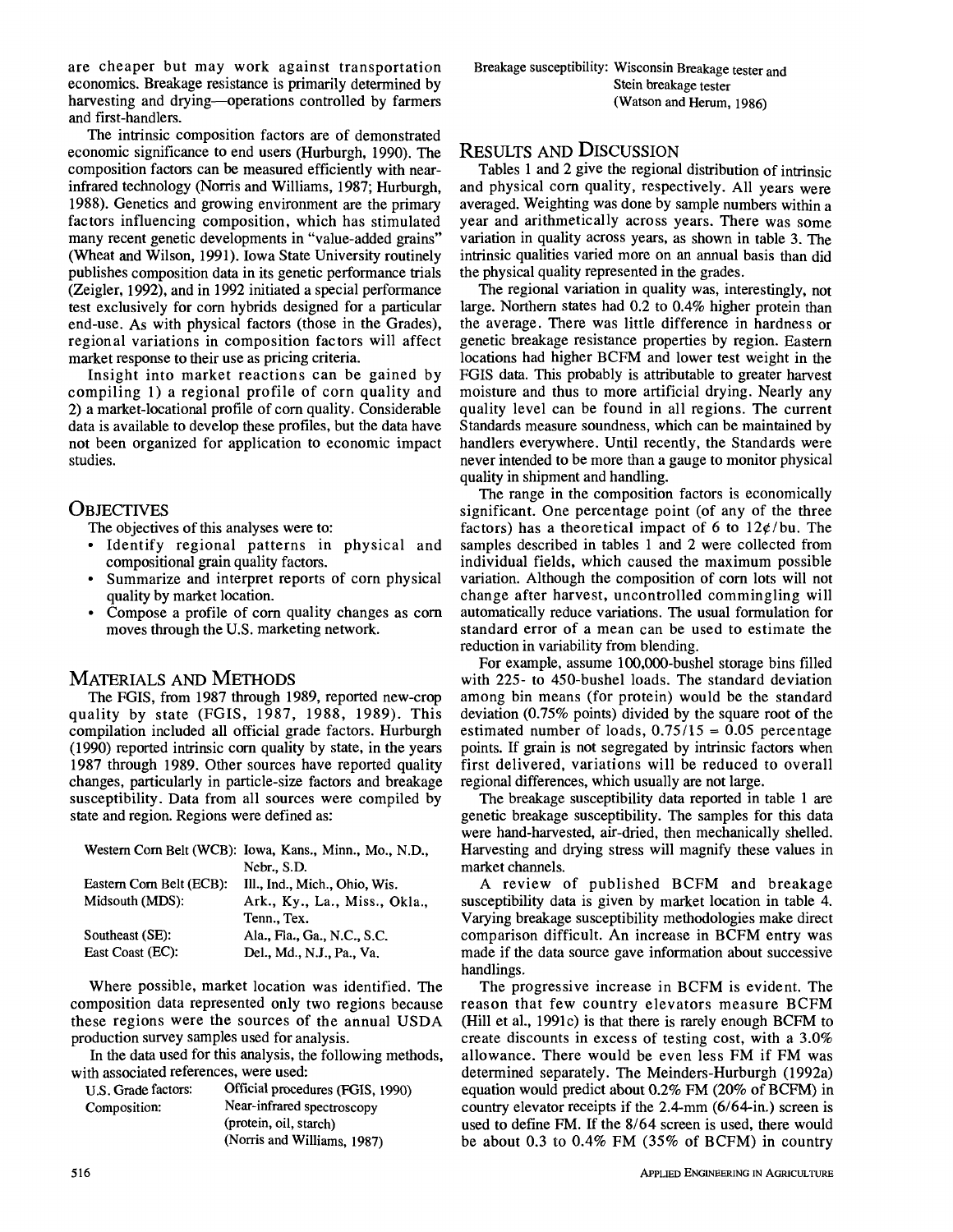**Table 1. Intrinsic quality\* of U.S. corn in two regions, 1987-1989 crops (Hurburgh, 1990)** 

|                     |                                                     |      | n    |      |                |               |                 | <b>Test Weight</b> | <b>Breakage</b><br>Susceptibility |
|---------------------|-----------------------------------------------------|------|------|------|----------------|---------------|-----------------|--------------------|-----------------------------------|
| Region              | <b>State</b>                                        | 1987 | 1988 | 1989 | Protein $(\%)$ | ceil(%)       | Starch $(\%)$   | (lb/bu)            | $(\%)$                            |
| WCB+                | Iowa                                                | 185  | 211  | 195  | 8,0            | 3.4           | 60.3            | 55.6               | 4.0                               |
|                     | Minn.                                               | 151  | 152  | 163  | 8.1            | 3.5           | 60.1            | 55.5               | 4.1                               |
|                     | Mo.                                                 | 104  | 101  | 111  | 8.1            | 3.5           | 60.3            | 56.1               | 3.8                               |
|                     | Nebr.                                               | 181  | 196  | 175  | 7.8            | 3.4           | 60.0            | 56.2               | 3.8                               |
|                     | S.D.                                                | 106  | 83   | 83   | 8.3            | 3.4           | 59.9            | 55.2               | 4.0                               |
|                     | Avg. WCB                                            |      | 2197 |      | 8.02           | 3.44          | 60.13           | 55.74              | 3.94                              |
|                     | Range                                               |      |      |      | $(5.5-10.9)$   | $(2.3 - 5.2)$ | $(56.4 - 62.8)$ | $(48.0 - 61.6)$    | $(0.1 - 19.8)$                    |
|                     | Std. dev.                                           |      |      |      | 0.72           | 0.30          | 0.82            | 2.36               | 1.39                              |
| ECB+                | III.                                                | 224  | 191  | 198  | 7.9            | 3.4           | 59.9            | 56.8               | 4.2                               |
|                     | Ind/                                                | 171  | 160  | 145  | 7.7            | 3.4           | 59.9            | 57.0               | 4.3                               |
|                     | Mich.                                               | 71   | 79   | 71   | 7.9            | 3.4           | 59.6            | 55.3               | 4.1                               |
|                     | Ohio                                                | 150  | 136  | 132  | 7.7            | 3.4           | 59.9            | 56.2               | 4.3                               |
|                     | Wis.                                                | 115  | 65   | 107  | 8.2            | 3.4           | 59.7            | 55.9               | 4.0                               |
|                     | Avg. ECB                                            |      | 2015 |      | 7.84           | 3.41          | 59.84           | 56.44              | 4.24                              |
|                     | Range                                               |      |      |      | $(4.8-10.5)$   | $(2.2 - 5.5)$ | $(55.8 - 64.2)$ | $(48.1 - 61.7)$    | $(0.5-9.9)$                       |
|                     | Std. dev.                                           |      |      |      | 0.85           | 0.31          | 0.88            | 2.26               | 1.40                              |
| <b>USA</b>          |                                                     |      | 4213 |      | 7.94           | 3.42          | 60.00           | 56.08              | 4.09                              |
|                     | Std. dev.                                           |      |      |      | 0.79           | 0.31          | 0.86            | 2.34               | 1.40                              |
|                     | Average standard deviation within a state in a year |      |      |      | 0.66           | 0.27          | 0.78            | 2.26               | 1.21                              |
| LSD‡ between states |                                                     |      |      |      | 0.1            | 0.1           | 0.2             | 0.5                | 0.2                               |

Basis 15.5% moisture, determined by analysis of samples provided by USDA from U.S. production surveys.

WCB - Western Corn Belt; ECB - Eastern Corn Belt.

Least significant difference  $(P = 0.05)$ .

elevator receipts. At zero value (deductible) this would be about 0.5 to  $1.0\frac{\epsilon}{\nu}$  bu discount, with either a test required on every load or an implicit penalty of  $0.5$  to  $1.0¢$  included in the basis. It is not likely that these discounts would induce farmer action, although they certainly would create controversy. A reduction of 0.5% BCFM at the farm level would be unnoticeable at export destination.

The reported BCFM increases are consistent with trade estimates of a 0.5% BCFM increase per handling. In controlled tests at elevators, Converse and Eckhoff (1989) and Martin and Stephens (1977) reported a consistent BCFM increase of 0.6% per transfer. Herum and Hamdy (1981) reported a 0.4% increase per transfer at a small feed-mill elevator. There are two points to make:

- 1. The 0.5% per transfer estimate is an acceptable number to use for analysis.
- 2. BCFM increase per transfer is constant over repeated transfers in a given facility.

Several sources referenced in table 4 reported higher rates of increase in BCFM from the transfer after the export inspection (shiploading) and from destination handlings by pneumatic systems. Shiploading is acknowledged to be the roughest handling received by corn, partly because of high flow rates/long free falls and partly because the stevedoring crew has no incentive to protect the corn after the final inspection has occurred.

The importance of breakage susceptibility has been long recognized. Whereas Eckhoff (1989) reported that no breakage tester produced the same particle-size mix as actual handling breakage, breakage tester results have generally correlated well  $(r > 0.8)$  with handling breakage (Stephens and Foster, 1976; Herum and Hamdy, 1981;

Eckhoff et al., 1987). The Stein test produced a more linear relationship between breakage susceptibility and breakage.

The causes of breakage susceptibility are operations at the farm or first-handler level, genetic selection, drying rate (as represented by kernel temperature in drying), and harvest stress. These operations produce internal-stress cracks. Corn progressively breaks along the crack lines with each handling. Thus, the amount of actual breakage is proportional to both the breakage susceptibility and the roughness of the handling. Either one alone will not predict BCFM generation. Instances of low correlation between BCFM level and breakage susceptibility have been reported (Hill et al., 1991b; Paulsen and Hill, 1977), but this is explained by the diversity of handling procedures that the various samples had received. When the handling procedure was constant and controlled, the correlations were greater than 0.9. (Eckhoff, 1989).

Breakage susceptibility is not a generic estimator of future BCFM levels, but, for an individual handler running corn through a specific flow path, a breakage susceptibility estimate can be very useful in predicting future quality. Because breakage susceptibility measurement is inherently variable (CV = 10 to 15%; Watson and Herum, 1986), a classification only (e.g., high, medium, low; 1, 2, 3, 4) probably is acceptable. The classification approach would alleviate the need for precise moisture content corrections and would prevent "overtrading" of data to a precision greater than the test is capable of giving.

Eckhoff(1989) and Hurburgh (1991) analyzed the sources of breakage susceptibility and technical reports about them. Figure 1 shows a simplified synopsis of the combinatorial effect of operations contributing to breakage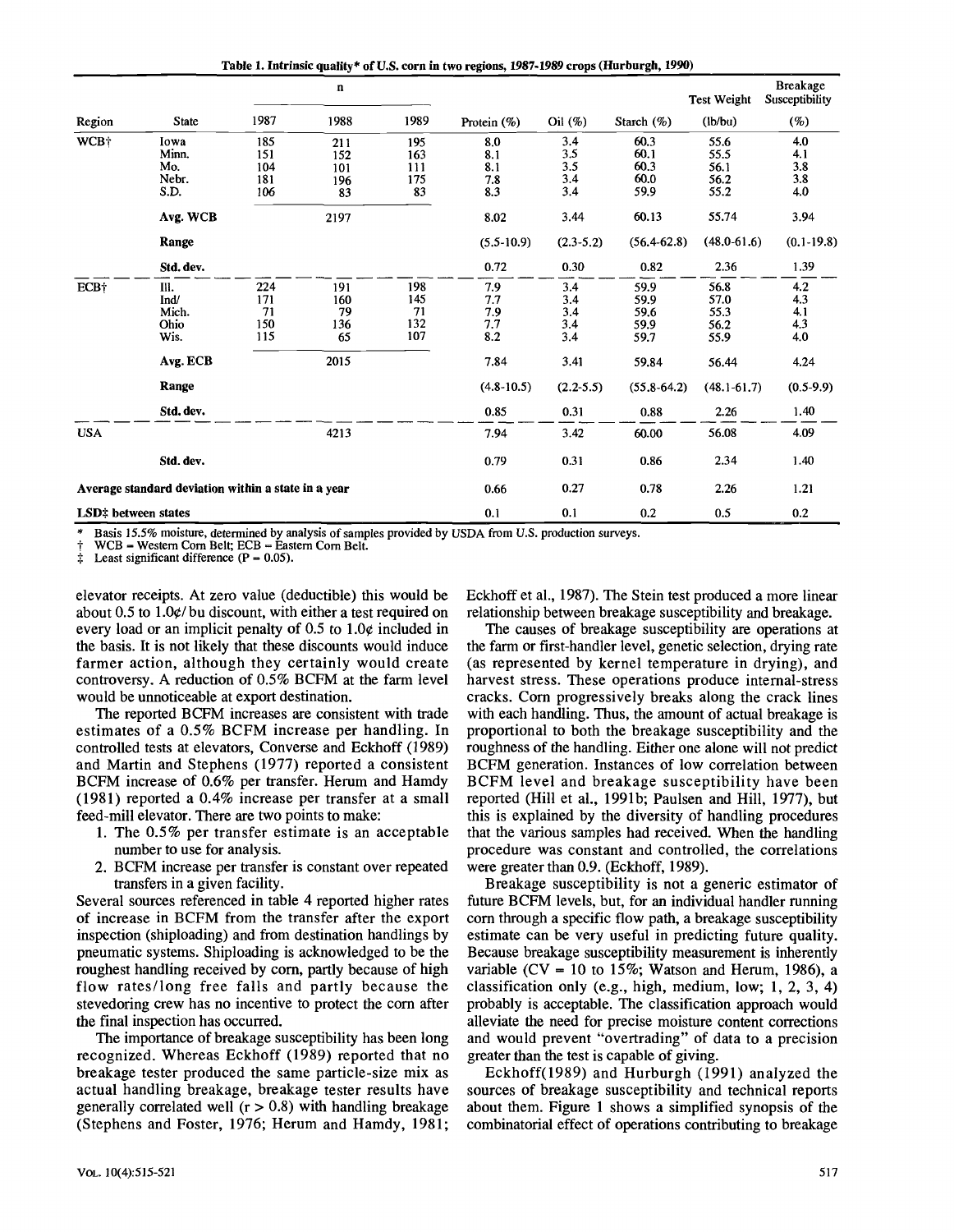**Table 2. U.S. grade factors for corn, by region (1987-1989) (FGIS, 1987,1988,1989)** 

|                 |              | Samples (87-88-89) | U.S. Produc- | Test Wt                  | BCFM (%)                 | DKT*                     |                                          |
|-----------------|--------------|--------------------|--------------|--------------------------|--------------------------|--------------------------|------------------------------------------|
| Region          | <b>State</b> | (No.)              | tion $(\%)$  | (lb/bu)                  |                          | (%)                      | Grade Distribution (% by $1-2-3-4-5-5$ ) |
| <b>WCB</b>      | Iowa         | 838-597-387        | 18.7         | 57.5                     | 1.8                      | 4.1                      | 44-28-12-7-5-3                           |
|                 | Kans.        | 124-98-31          | 2.3          | 57.6                     | 2.4                      | 2.4                      | 41-25-13-8-5-5                           |
|                 | Minn.        | $15 - 31 - 5$      | 8.5          | 54.9                     | 3.0                      | 8.9                      | $11 - 16 - 22 - 14 - 16 - 22$            |
|                 | Mo.          | $41 - 45 - 11$     | 3.1          | 57.2                     | 2.0                      | 7.7                      | $31 - 37 - 8 - 3 - 16$                   |
|                 | Nebr.        | 264-234-362        | 12.7         | 58.1                     | 1.7                      | 4.3                      | $58 - 21 - 8 - 4 - 5$                    |
|                 | N.D.         | $0 - 9 - 5$        | 0.5          |                          |                          |                          | 56-11-0-0-0-33                           |
|                 | S.D.         | $0 - 0 - 1$        | 2.7          |                          |                          |                          |                                          |
| Averages        |              | 1282-1014-802      | 48.5         | 57.2                     | 2.0                      | 5.3                      | 41-24-13-7-7-8                           |
| <b>ECB</b>      | III.         | 447-122-665        | 16.5         | 57.2                     | 2.4                      | 2.8                      | 41-38-10-5-6-0                           |
|                 | Ind.         | $0 - 0 - 0$        | 9.0          | $\blacksquare$           | $\overline{\phantom{a}}$ | $\overline{\phantom{a}}$ |                                          |
|                 | Mich.        | $0 - 0 - 0$        | 2.7          | $\blacksquare$           | $\blacksquare$           | $\blacksquare$           |                                          |
|                 | Ohio         | 393-190-121        | 3.8          | 56.0                     | 2.2                      | 5.9                      | $53 - 31 - 9 - 2 - 2 - 3$                |
|                 | Wis.         | 143-44-0           | 3.1          | 57.1                     | 1.6                      | 3.2                      | $62 - 26 - 8 - 3 - 1 - 1$                |
| Averages        |              | 983-356-786        | 35.1         | 57.0                     | 2.3                      | 3,4                      | $48 - 35 - 10 - 3 - 3 - 1$               |
| <b>MDS</b>      | Ark.         | $0 - 0 - 0$        | 0.1          | $\overline{\phantom{a}}$ | $\omega$                 | $\bullet$                |                                          |
|                 | Ky.          | $27 - 14 - 24$     | 1.7          | 57.3                     | 3.7                      | 8.8                      | $66 - 18 - 5 - 3 - 3 - 5$                |
|                 | La.          | $0 - 0 - 15$       | 0.2          | 55.7                     | 2.2                      | 2.9                      | $6 - 44 - 33 - 6 - 11 - 0$               |
|                 | Miss.        | $0 - 0 - 1$        | 0.2          | $\sim$                   | $\overline{\phantom{0}}$ | $\sim$                   |                                          |
|                 | Okla.        | $4 - 6 - 28$       | 0.1          | 58.3                     | 2.0                      | 3.3                      | 39-32-16-11-0-3                          |
|                 | Tenn.        | 35-23-34           | 0.8          | 57.8                     | 1.8                      | 1.2                      | $45 - 47 - 4 - 1 - 1 - 1$                |
|                 | Tex.         | 261-180-150        | 2.1          | 57.1                     | 3.2                      | 4.3                      | 23-33-18-10-9-6                          |
| <b>Averages</b> |              | 327-223-252        | 5.2          | 57.3                     | 3.1                      | 5.3                      | 41-31-12-6-6-4                           |
| <b>SE</b>       | Ala.         | 220-23-212         | 0.2          | 54.4                     | 2.9                      | 8.0                      | 18-27-22-15-6-5                          |
|                 | Fla.         | $0 - 0 - 0$        | 0.1          | $\blacksquare$           |                          | $\overline{\phantom{a}}$ |                                          |
|                 | Ga.          | $0 - 1 - 7$        | 0.7          | 57.2                     | 1.9                      | 2.5                      | 38-50-12-0-0-0                           |
|                 | N.C.         | $0 - 34 - 13$      | 1.2          | 56.8                     | 3.0                      | 2.7                      | $17 - 37 - 26 - 15 - 0$                  |
|                 | S.C.         | $0 - 0 - 0$        | 0.4          |                          | $\sim$                   | $\overline{\phantom{a}}$ |                                          |
| Averages        |              | 220-58-232         | 2.6          | 56.7                     | 2.6                      | 3.2                      | 24-40-21-10-3-2                          |
| EC              | Del.         | $0 - 0 - 0$        | 0.2          |                          |                          | ÷,                       |                                          |
|                 | Md.          | $0 - 7 - 0$        | 0.5          |                          |                          | $\ddot{ }$               | $0-14-0-14-43-29$                        |
|                 | N.J.         | $0 - 0 - 0$        | 0.0          |                          |                          |                          |                                          |
|                 | Pa.          | $0 - 0 - 0$        | 1.3          |                          |                          |                          |                                          |
|                 | Va.          | $31 - 15 - 22$     | 0.4          | 57.1                     | 2.4                      | 3.2                      | 36-36-12-7-5-4                           |
| <b>Averages</b> |              | 31-22-22           | 2.4          | 57.1                     | 2.4                      | 3.2                      | 18-25-6-11-24-16                         |
| <b>Others</b>   |              | 490-688-588        | 6.2          | 57.1                     | 1.6                      | 2.2                      | $62 - 24 - 8 - 3 - 2 - 2$                |
| <b>USA</b>      |              | 3336-2361-2676     | 100.0        | 57.1                     | 2.1                      | 4.8                      | 43-28-12-6-6-5                           |

Total damage.

susceptibility. The moisture level, for any combination of operations, will also change breakage susceptibility. The following exponential relationship was developed by Dutta (1986) and has been supported by other work (Eckhoff, 1989).

**Table 3. Quality of U.S. corn at interior inspection locations, by year** 

| --------                      |      |      | ----- |
|-------------------------------|------|------|-------|
| Property                      | 1987 | 1988 | 1989  |
| Protein $(\%)^*$ <sup>†</sup> | 8.3  | 8.0  | 7.6   |
| $Oil(\%)*†$                   | 3.3  | 3.6  | 3.5   |
| $Starch(\%)*†$                | 59.8 | 60.2 | 60.1  |
| Breakage susceptibility(%)*†  | 3.9  | 4.3  | 4.2   |
| Test weight (lb/bu)           |      |      |       |
| From ISU data*†               | 56.1 | 56.1 | 56.0  |
| From FGIS data <sup>†</sup>   | 57.5 | 57.3 | 56.7  |
| $BCFM \ (\%)\ddagger$         | 1.8  | 2.1  | 2.0   |
| Total Damage (%) <sup>+</sup> | 4.3  | 3.5  | 3.2   |

Basis 15.5% moisture.

Intrinsic property (Hurburgh, 1990).

U.S. grade factors (FGIS, 1987, 1988, 1989).

$$
\frac{B_f}{B_o} = (1.40)^{M_o - M_f}
$$
 (1)

where

 $B_0$ ,  $B_f$  = initial, final breakage susceptibility (% by Stein or WBT)

 $M_0$ ,  $M_f$  = initial, final moisture content (% wet basis) This equation predicts the relative change (increase or decrease) in breakage susceptibility caused by small changes in moisture content. It is assumed that the drying procedure itself is not increasing stress cracks (e.g., using routine stored grain aeration). Thus, this correction is applicable after whatever drying procedure is used or to natural-air drying. The primary value of equation 1 is to correct breakage susceptibility data to a common basis of comparison (or pricing).

Figure 2 shows the consequences of progressive breakage per handling at a linear rate. If the rate is the usual 0.5% BCFM increase per handling, then several cleanings are required to achieve no more than 4% BCFM at export. Assuming that breakage rate is directly proportional to breakage susceptibility, the 0.25% line shows the advantage to be gained if breakage susceptibility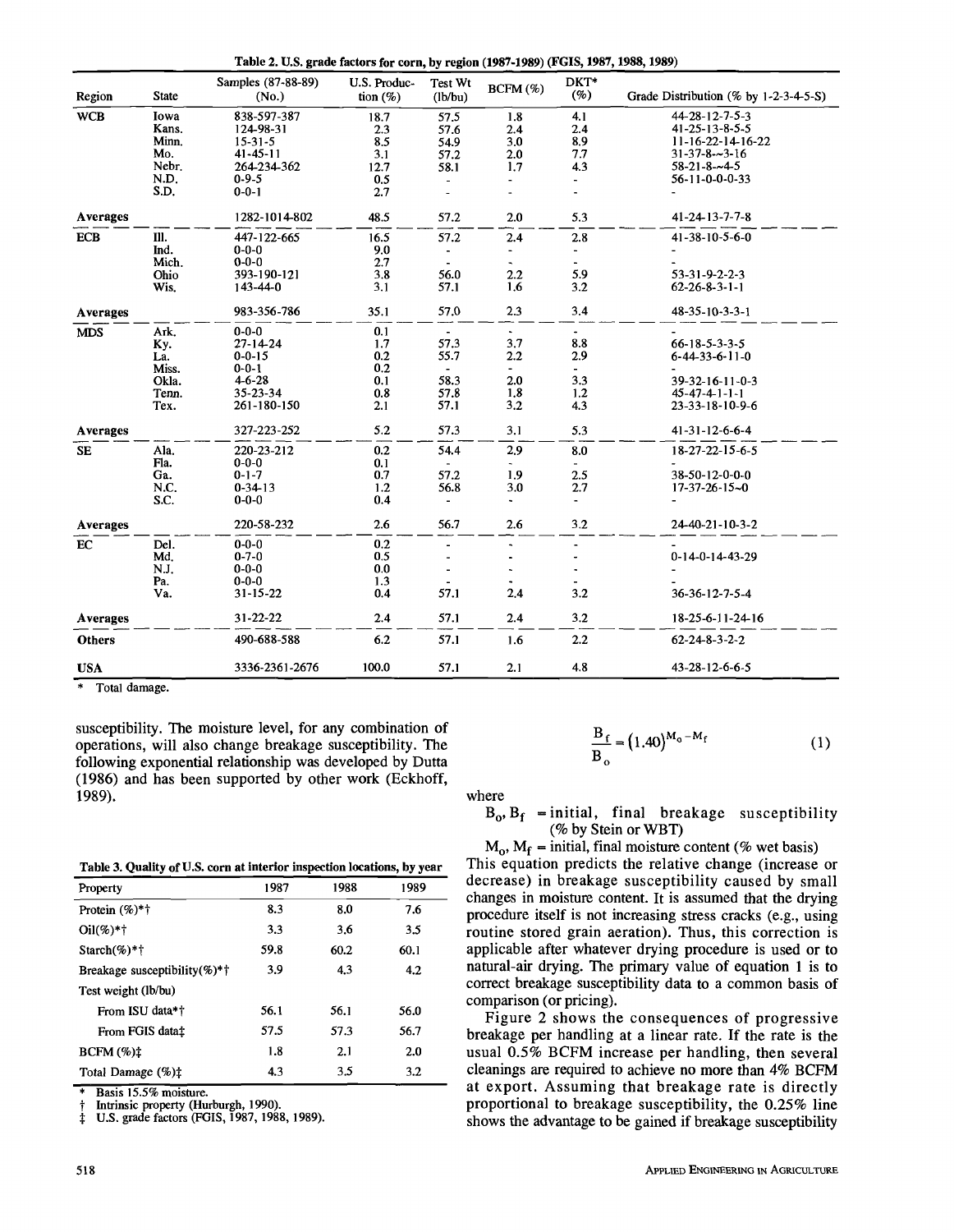|  |  | Table 4. Corn breakage and breakage susceptibility reports |  |  |  |
|--|--|------------------------------------------------------------|--|--|--|
|--|--|------------------------------------------------------------|--|--|--|

| Market      |                               |                   | Breakage Susceptibility (%) | <b>BCFM</b> Increase<br>/Handling |                                            |
|-------------|-------------------------------|-------------------|-----------------------------|-----------------------------------|--------------------------------------------|
| Location    | Reference                     | $BCFM(\%)$        | Method                      | Average                           | $(% \mathcal{L}_{0} \cap \mathcal{L}_{1})$ |
| At harvest  | Feldmann, 1992                | 1.0               | $\blacksquare$              |                                   |                                            |
|             | Hill et al., 1982             | 1.2               |                             |                                   |                                            |
|             | Pierce and Hanna, 1985 (19%M) | 0.3               | Stein*                      | 15                                |                                            |
|             | Pierce and Hanna, 1985 (24%M) | 0.6               | Stein*                      | 20                                |                                            |
|             | Hurburgh and Moechnig, 1984   | 1.0               | Stein†                      | 8                                 |                                            |
|             | Hurburgh et al., 1983         | 0.5               |                             | $\overline{\phantom{a}}$          |                                            |
|             | Pierce et al., 1991           | 1.9               | Stein*                      | 12                                |                                            |
|             | Hurburgh, 1987                | 0.7               | WBT:                        | 13                                |                                            |
|             | Hurburgh, 1984                | 0.7               | WBT‡                        | 14                                |                                            |
|             |                               | 0.9               |                             |                                   |                                            |
| Into        | Pierce and Hanna, 1985 (19%M) | 1.1               | Stein*                      | 25                                | 0.8                                        |
| storage (on | Pierce and Hanna, 1985 (24%M) | 1.2               | Stein*                      | 40                                | 0.6                                        |
| farm or at  | Hurburgh and Moechnig, 1984   | 1.7               | Stein†                      | 32                                | 0.7                                        |
| country     | Hurburgh et al., 1983         | 0.7               |                             | $\overline{\phantom{a}}$          | 0.2                                        |
| elevator)   | Pierce et al., 1991           |                   | Stein*                      | 33                                | $\blacksquare$                             |
|             | Iowa Devel. Commission, 1977  | 1.4               | L.                          |                                   | <u>- </u>                                  |
|             |                               | 1.2               |                             |                                   | 0.6                                        |
| Shipments   | Hill et al., 1982             | 1.8               |                             |                                   | $\overline{\phantom{a}}$                   |
| from        | Paulsen and Hill, 1977        | 1.2               | Stein§                      | 25                                | 0.6                                        |
| country     | Hurburgh and Bern, 1983       | 2.6               |                             |                                   | $\overline{\phantom{a}}$                   |
| elevators   | Meinders and Hurburgh, 1992   | 3.1               |                             |                                   |                                            |
|             | Iowa Devel. Commission, 1977  | 2.0               |                             |                                   |                                            |
|             | Hurburgh, 1986                | 2.1               |                             |                                   | ÷                                          |
|             |                               | 2.0               |                             |                                   | 0.6                                        |
| Shipments   | Hill et al., 1982             | 2.6               |                             |                                   |                                            |
| from        | Paulsen and Hill, 1977        | 1.8               | Stein§                      | 26                                | 0.6                                        |
| country     | Hill et al., 1990             | 3.1               | WBTII                       | 17                                |                                            |
| elevators   | Iowa Devel. Commission, 1977  | 2.1<br>2.4        | $\overline{\phantom{a}}$    |                                   | 0.7<br>$\overline{0.7}$                    |
| Shipments   | Paulsen and Hill, 1977        | 2.7               | Stein§                      | 27                                | 0.9                                        |
| from export | Hill et al., 1990             | 3.8               | <b>WBTII</b>                | 17                                | 0.7                                        |
| elevators   | <b>FGIS. 1991</b>             | 3.8               | $\blacksquare$              |                                   |                                            |
|             | Iowa Devel. Commission, 1977  | $\frac{3.2}{3.4}$ |                             |                                   | $\frac{0.3}{0.5}$                          |
|             |                               |                   |                             |                                   |                                            |

Conditioned to 11.5 to 12.0% moisture, 4.8-mm (12/64-in.) screen.

Conditioned to 12.8% moisture, 4.8-mm (12/64-in.) screen.

Conditioned to 12.8% moisture, 4.8-mm (12/64-in.) screen.

As-is moisture, 4.8-mm (12/64-in.) screen.

As-is moisture, 6.4-mm (16/64-in.) screen.

were cut in half. Corn with 1% BCFM at the farm (the average of table 4) could be exported without cleaning after up to eight handlings.

Modifications to the particle-size standards (as opposed to a test for breakage susceptibility) would also have a direct impact on handler-producer operations if market practice follows changes in standards. Table 5 gives an analysis of BCFM separation in terms of weight that would need to be removed to make grade (or of weight that would be subject to discount).

Because cleaners are progressively less efficient at removing larger particles (Hurburgh et al., 1989; Meinders and Hurburgh, 1992b), actual screenings are more concentrated in FM. They also contain some "corn", 15-20% in the survey done by Meinders and Hurburgh (1992b). In practice, the grain weights removed are larger and the FM percentages are higher than the theoretical calculations show. An economic analysis showed that interior throughput elevators (no long-term storage) do not have an incentive to add new cleaners until the actual BCFM exceeds the discount level by about two percentage points (Hurburgh and Meinders, 1992). These elevators probably operate existing cleaners when the difference exceeds one percentage point. Export elevators must clean because they face absolute loading limits, not discount schedules. By the previous analysis (table 5), there would not likely be even a one-percentage-point increase in discountable material if the standards were changed to separate BC and FM. Thus, there would be no more cleaning done unless, concurrently, the limits for BC and FM were lowered. If the latter were done, the importance of the definitional separation would be minimal compared with the impact of the total factor reduction.

#### **SUMMARY**

- There are regional patterns in some intrinsic corn quality factors, but there are no consistent regional differences of economic significance in U.S. grade factors.
- There was wide enough variation at the farm level in composition (protein, oil, starch) to be of economic significance to users. Normal blending will quickly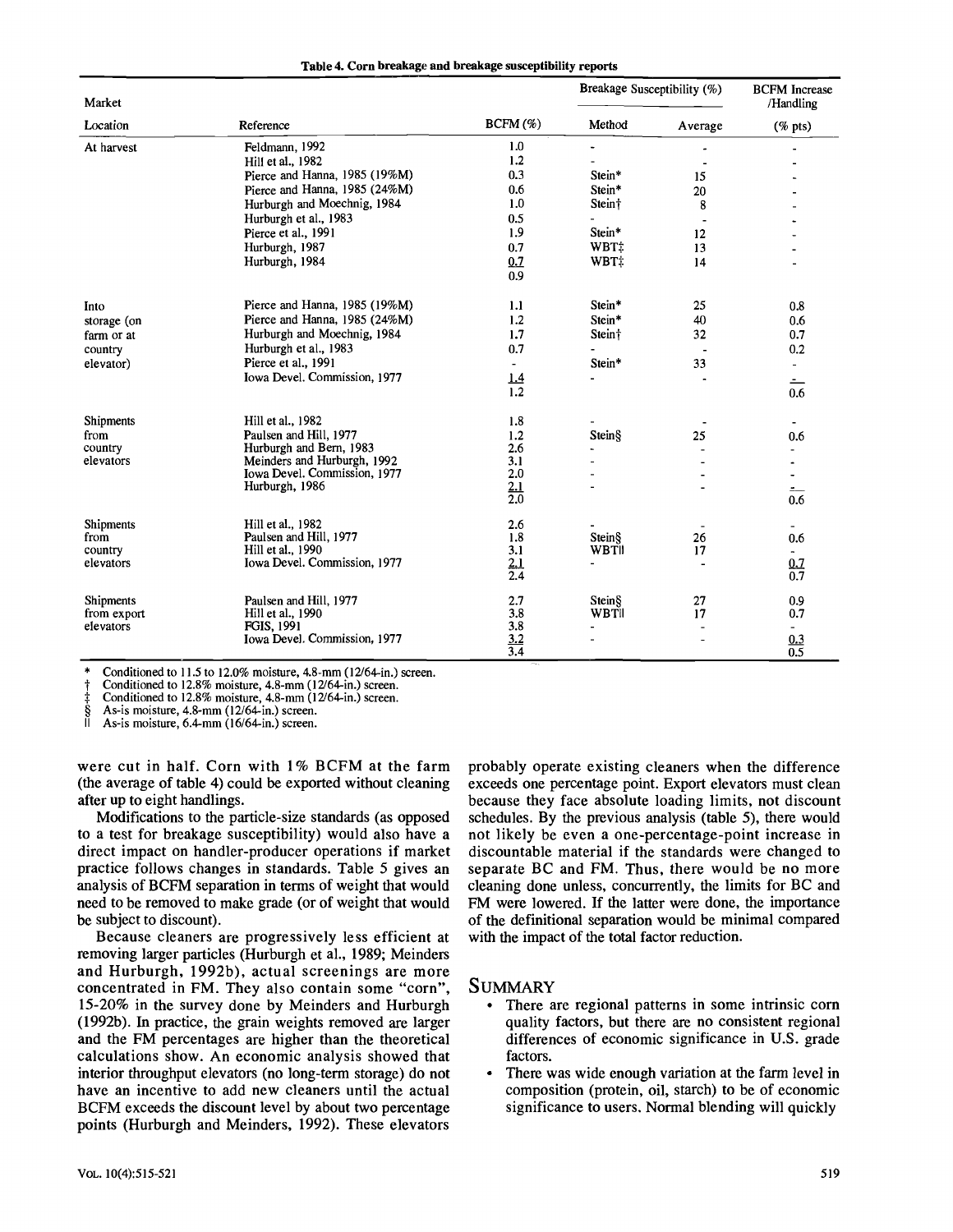

Figure 1-Relative magnitude of factors causing breakage susceptibility (Hurburgh, 1991).

even out these variations unless corn is segregated by composition at the first point of sale.

In the FGIS new-crop surveys, corn BCFM averaged  $\bullet$ 2.1% and FM [2.4 mm (6/64-in.) definition] made up 26% of the BCFM. The FM was a higher than expected proportion of BCFM because previous studies did not include the handpicked material,

which is a relatively larger fraction of BCFM in freshly harvested corn.

- By all reports, BCFM increased steadily from about 1% at harvest to 3 to 4% at export. An increase of 0.5% BCFM per transfer is a reasonable estimate of handling breakage in current practice.
- The BCFM increase is a constant over repeated handling though the same system, and breakage

**Table 5. Theoretical amount and composition of corn cleanings** 



Figure 2-An example of handling breakage in corn, as affected by breakage susceptibility.

| Number of  | Grain Weight Discountable or Removed to Avoid Discount* (%) |       |                |                |                  |                       |  |  |  |
|------------|-------------------------------------------------------------|-------|----------------|----------------|------------------|-----------------------|--|--|--|
| Handlings  | No 2 Yellow Corn                                            |       |                |                | No. 3 Yellow Com |                       |  |  |  |
| (Increase) | 6/64                                                        | 8/64  | Current        | 6/64           | 8/64             | Current               |  |  |  |
| in BCFM)   | FM                                                          | FM    | Grades         | FM             | FM.              | Grades                |  |  |  |
| 0(0)       | 0 <sub>0</sub>                                              | 02    | 0 <sub>0</sub> | 0 <sub>0</sub> | 0 <sub>2</sub>   | 0 <sub>0</sub>        |  |  |  |
|            | $(\cdot)$                                                   | (100) | $(\cdot)$      | $(\cdot)$      | (100)            | $(\cdot)$             |  |  |  |
| 4(2%)      | 0.5                                                         | 10    | 1.0            | 03             | 10               | 0 <sub>0</sub>        |  |  |  |
|            | (60)                                                        | (100) | (20 or 37)     | (100)          | (100)            | $(\cdot)$             |  |  |  |
| 10(5%)     | 35                                                          | 3.5   | 40             | 25             | 2.5              | 30                    |  |  |  |
|            | (24)                                                        | (59)  | (20 or 37)     | (34)           | (83)             | $(20 \text{ or } 37)$ |  |  |  |
| 20 (10%)   | 85                                                          | 85    | 90             | 75             | 75               | 80                    |  |  |  |
|            | (12)                                                        | (46)  | (20 or 37)     | (24)           | (52)             | $(20 \text{ or } 37)$ |  |  |  |

Number in parenthesis is percent share of FM in cleanings, calculated from Meinders and Hurburgh (1992a)

Assumptions: Com harvested with 2 0% BCFM, FM is weight-deductible starting at 0.5%, BC factor limits are *the* same as current BCFM limits, 100% cleaner efficiency at all particle sizes.